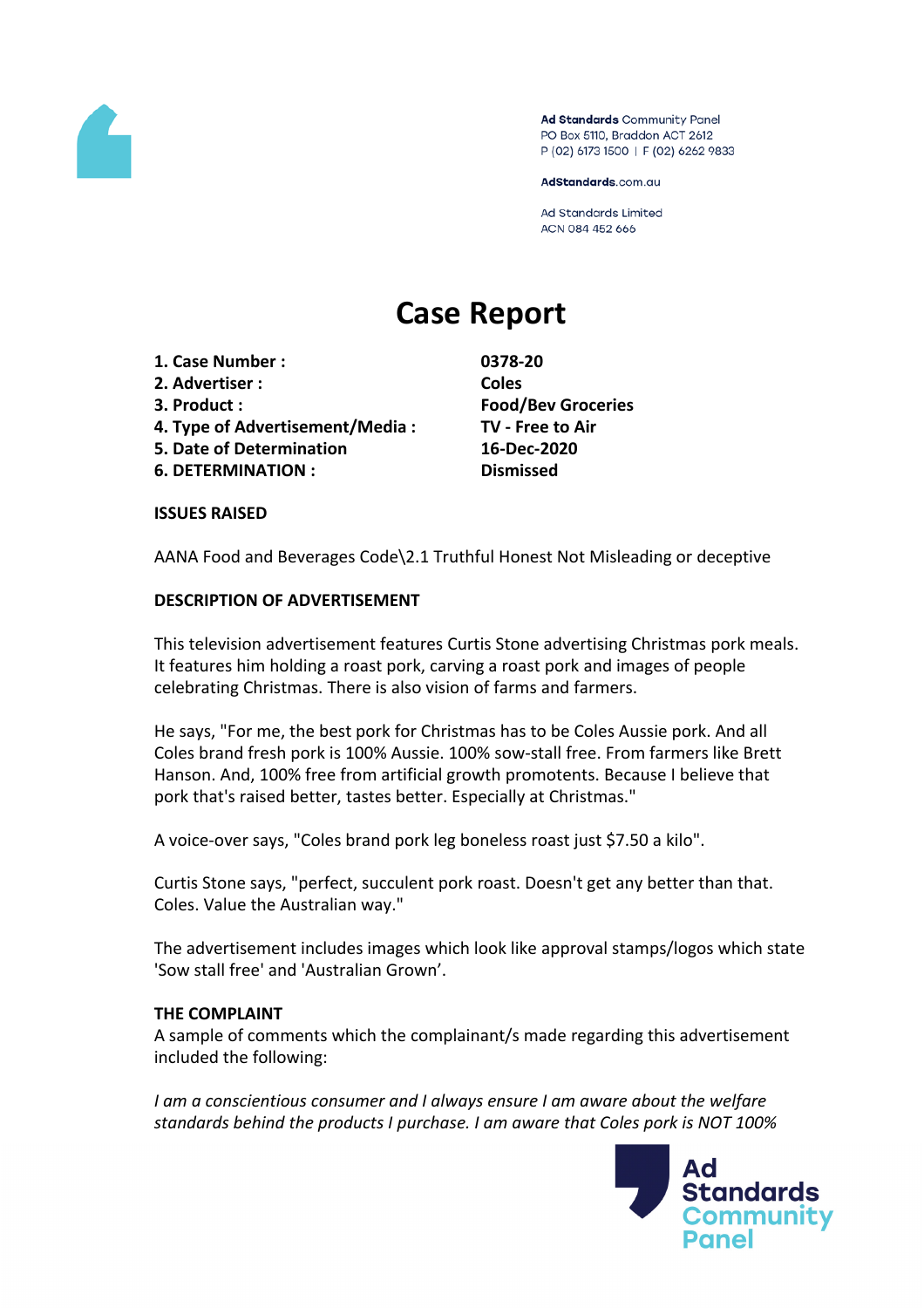

sow stall free - the sow is still put into a gestation stall for up to 24 hours after mating. *Also, the sow is moved to a crate 1 week before she gives birth and she can stay in that tiny crate for 6 weeks. This advertising is very misleading. To say "100% sow stall free" means that no stalls or crates are used AT ALL, which is not the case for Coles pork.*

*Coles pork is not 100% sow stall free. The farmers still use crates that they put the sow in after she is mated with (approx. 24 hours), and then she is moved to another crate 1 week before she has her piglets - and she stays in that crate for 6 weeks. To say that* their pork is 100% sow stall free is not true. I object to this greatly because I always try *to buy the most ethical food products and this advertising tricks people into thinking that they are doing good by the animals. They are making out that they are true free range but the sow still has to endure confinement in crates and stalls for Coles fresh brand pork. Coles should not be allowed to do this, especially since they are a major retailer.*

*To make the statement "100% sow stall free" means and represents that the sow (female pig) is not kept in a stall or crate or any such confinement at all. This is not true of Coles brand fresh pork. The sow is actually confined to a gestation sow stall for up to 24 hours after mating. Also, she is moved to another crate a week before she gives birth, and she stays confined in the crate for approx. 6 weeks. To this point, I had to google the difference between a sow stall and a gestation crate. Myself and the average viewer would not/do not know the difference between these stalls and crates. Confinement is confinement. Coles should not be making these 100% claims - they are very misleading and they need to be removed.*

*This advertisement is highly misleading for the following reasons:*

*- Sows used in Coles' fresh pork brand are not 100% sow stall free. They are placed in gestation sow stalls for up to 24 hours after mating. To say 100% sow stall free means at no time are the sows placed in stalls.*

*- The average consumer would not know the difference between a gestation sow stall and then a farrowing crate. They are essentially the same thing, and in fact the farrowing crate is smaller than the gestation sow stall. Here, the sow is put in the farrowing crate 7 days before giving birth, and she stays confined for approximately 6 weeks. A consumer that chooses pork based on 100% sow stall free claims clearly does not want the sow to be confined. And would likely not realise that a stall and a crate are 2 different things, and so 'any' confinement would be unacceptable to this consumer. It is very misleading to allow any claims about "stall free" to continue in this regard. Unless they are particularised and explained/defined. Regardless - the 100% sow stall free is not correct.*

*- The scenes with the farmers showing open skies and open barns is also highly misleading. This advertisement creates the impression that all Coles brand fresh pork is produced in outdoor bred systems. Also highly misleading is that the scenes show what's known as 'grower pigs' and not sows. Which have very different husbandry practices. Grower pigs are irrelevant to the sow claims made in this advertisement.*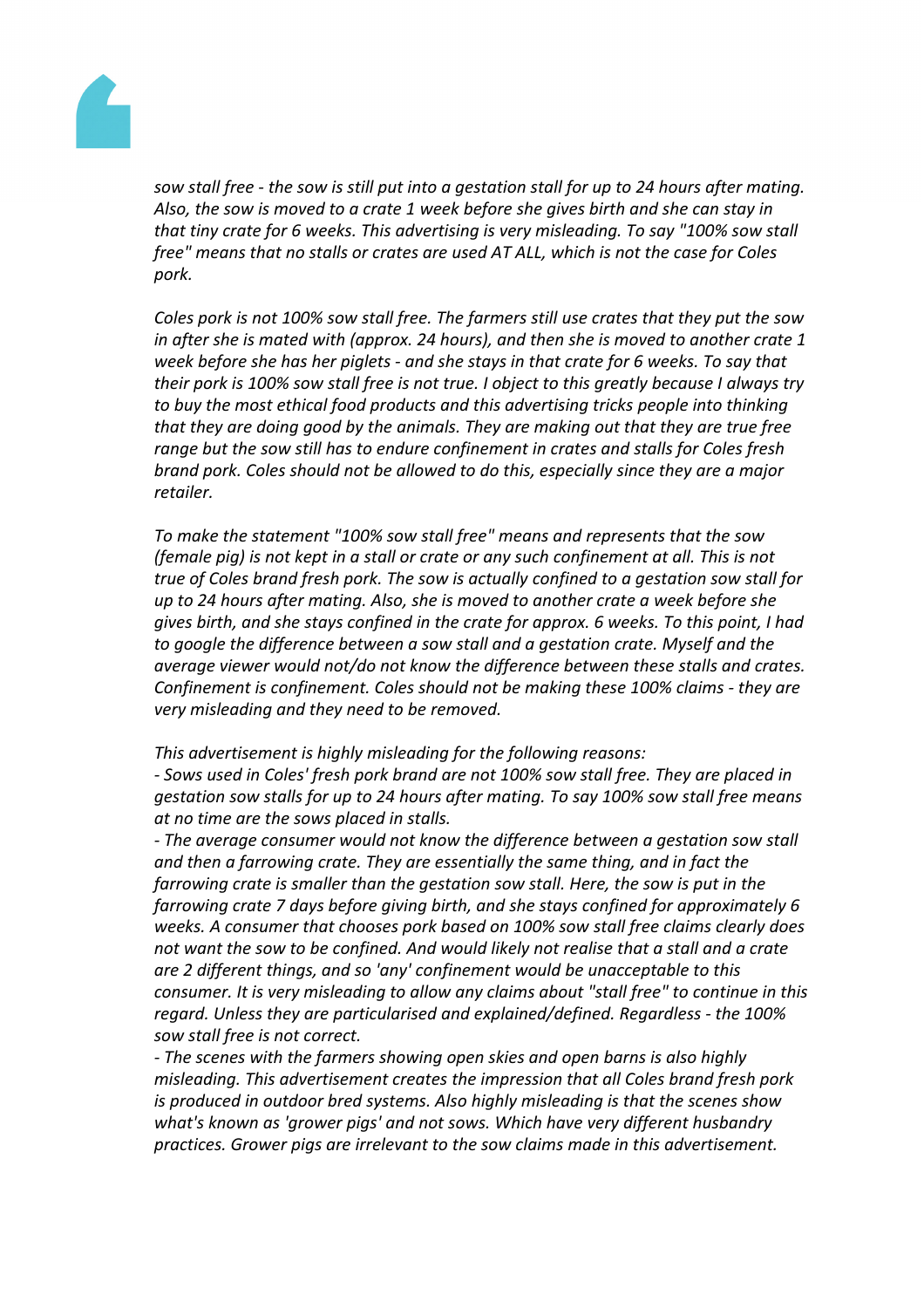

*The fact that Coles are claiming they only sell 100% sow stall free pork is very misleading and dishonest to consumers- I did a double take when I heard this claim being made. None of their pork products are 100% sow stall free, this is very dishonest and misleading marketing. To claim that their products are 100% sow stall free would mean that none of their producers confine their animals at any time during the lifespan of mother pigs. Coles producers still confine their mother pigs in crates before and after they give birth for up to 6 weeks. This means that their animals are still confined in crates and unable to move freely and express their normal and natural behaviors. This is really misleading for customers who genuinely want to ensure they buy more ethical products that do not include severe confinement of animals. It's also unfair to those producers who genuinely don't use these severe confinement practices.*

## **THE ADVERTISER'S RESPONSE**

Comments which the advertiser made in response to the complainant/s regarding this advertisement include the following:

*Coles note the complaints relate to a 30-second TV commercial (the Advertisement) that promotes Coles Brand fresh pork leg boneless roast (the Product) which is \$7.50 per kilogram (national, excluding WA) and \$7.00 per kilogram (WA only). The Advertisement features Curtis Stone at a Christmas dinner party advertising that Coles Brand fresh pork is "100% sow-stall free" (the Claim).*

## *Response*

*The purpose of the Advertisement is to communicate that all Coles Brand fresh pork is responsibly sourced and to advertise the price of the Product. Coles disagrees with the complainant's assertions that the Advertisement contains potentially misleading or un-substantiated claims about Coles' sow-stall free fresh pork product. Coles acknowledges that there is genuine community concern regarding the ethical sourcing of pork and other animal proteins and that statements concerning responsible sourcing must be accurate. Coles' vision is to 'become the most trusted retailer in Australia and grow long-term shareholder value', and we believe that protecting and improving the welfare of animals in our supply chains is central to gaining and maintaining customer trust.*

*AANA Food and Beverage Code \ 2.1 – Truthful Honest Not Misleading or Deceptive*

*Advertising or Marketing Communications for Food or Beverage Products shall be truthful and honest, shall not be or be designed to be misleading or deceptive or otherwise contravene Prevailing Community Standards, and shall be communicated in a manner appropriate to the level of understanding of the target audience of the Advertising or Marketing Communication with an accurate presentation of all information including any references to nutritional values or health benefits*

*All Coles Brand fresh pork, including the Product, is 100% sow stall free. Consequently, Coles considers that the Advertisement is neither misleading or deceptive and does not contravene 2.1 of the AANA Food and Beverage Code.*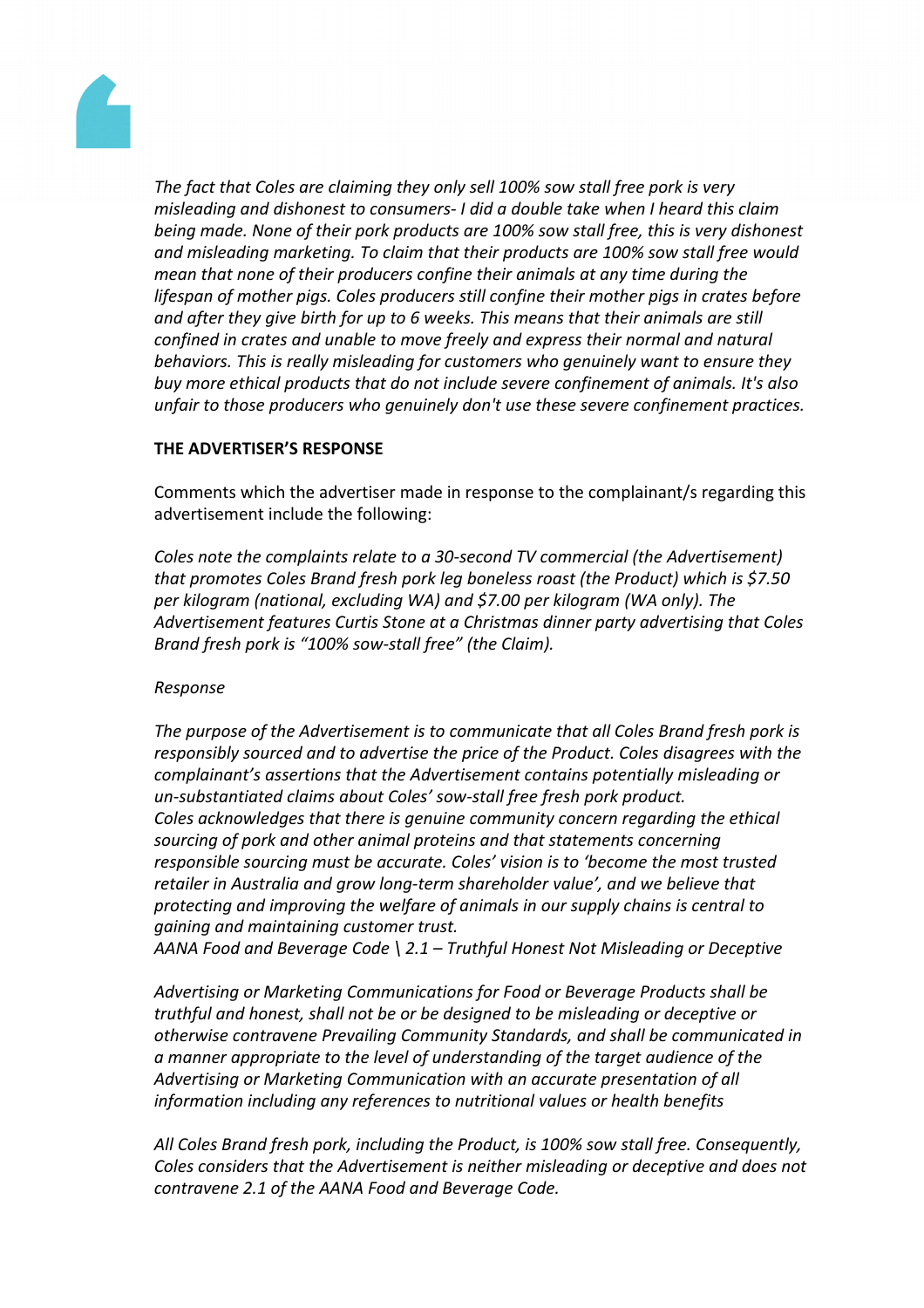

*In 2014, Coles launched Coles Brand sow-stall free fresh pork, the first major Australian supermarket to do so. This means that approximately ninety thousand sows, that produce the pigs for Coles Brand fresh pork nationally, are no longer kept in small, single-pig sow stalls for long periods during their pregnancy. This major animal welfare initiative has meant that for six years, Coles Brand fresh pork has been sourced from farms that do not use sow stalls.* 

*All Coles Brand sow-stall free fresh pork must meet the requirements of the Australian Pork Industry Quality Assurance Program Customer Specifications for Coles Supermarkets Australia Pty Ltd (the Coles Pork Standard). The Coles Pork Standard extends above the current pork industry standard in Australia. Suppliers of Coles Brand fresh pork undergo rigorous auditing by independent third-party auditors, AUS-MEAT, to ensure compliance with the Coles Pork Standard. This audit is not merely an assessment at a single point in time, but also a broader assessment of processes, practices and records to ensure compliance.*

*Historically, sow stalls were introduced for operation efficiency and to avoid bullying between sows, however, they are now recognised as having a highly negative welfare impact. Under the Coles Pork Standard, sows may only be kept to an enclosure for mating purposes (not exceeding 24 hours) and may be moved to a piglet protection pen (or farrowing crate) a few days prior to farrowing (give birth) and may remain there for the duration of the lactation period (not exceeding six weeks). A mating station and piglet protection pen are both very different in purpose compared to confining a sow in a sow stall for long periods during her 16-week pregnancy.*

*A sow stall differs from a mating station, both in respect of the purpose and duration of use. Mating stations are important as they provide protection for workers who may be performing inseminations or general handling activities on the sow during oestrous. A piglet protection pen differs from sow stalls both in respect of the purpose and structure. The primary purpose of a piglet protection pens is to facilitate a safe environment for piglets during lactation (i.e., protection from being crushed and killed by the sow). This safe environment is facilitated by the structure of the pen, where a heated 'creep' area exists, separate to the area accessible to the sow, that encourages the piglets to remain away from the sow's body if she is in the process of lying down.*

*A summary of the key differences between a mating station, sow stall and piglet protection pen are set out below in Table 1.*

*Table 1: The Coles Pork Standard*

## *Table 1: The Coles Pork Standard*

| <b>Mating Station</b> | <b>Sow Stall</b> | <b>Piglet Protection Pen</b> |
|-----------------------|------------------|------------------------------|
|-----------------------|------------------|------------------------------|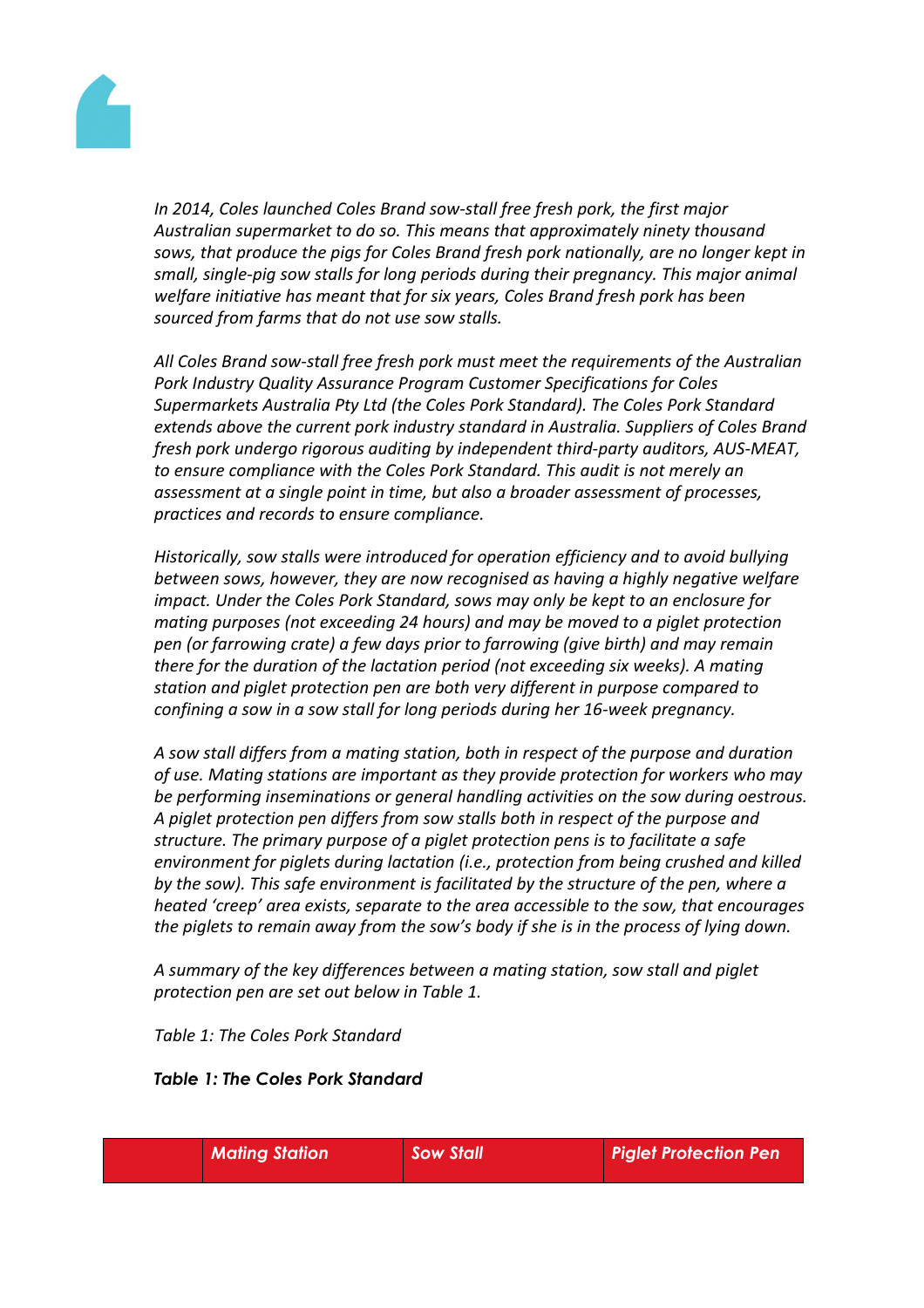

| <b>Permitted</b> | Yes                                                                                                                                                | No.                                                                                                                                                                     | Yes                                                                                                                                           |
|------------------|----------------------------------------------------------------------------------------------------------------------------------------------------|-------------------------------------------------------------------------------------------------------------------------------------------------------------------------|-----------------------------------------------------------------------------------------------------------------------------------------------|
| <b>Purpose</b>   | To provide protection<br>for workers who may<br>be performing<br>inseminations or<br>general handling<br>activities on the sow<br>during oestrous. | To house a pregnant<br>sow for long periods<br>during gestation.<br>Historically,<br>introduced for<br>operation efficiencies<br>and to avoid bullying<br>between sows. | To facilitate a safe<br>living environment for<br>piglets during<br>lactation (protection<br>from being crushed<br>and killed by the<br>sow). |
| <b>Duration</b>  | Not exceeding 24<br>hours                                                                                                                          | Not Permitted                                                                                                                                                           | One week prior to<br>birth for maximum of<br>six weeks                                                                                        |

*For motivated customers seeking further detail, our "sow stall free" claim has been enhanced for some time by the explanation that "Sow stall-free means that pregnant sows (mother pigs) are not kept in small single-pig stalls for long periods during pregnancy." Coles' website provides a comprehensive guide for consumers on Coles' responsible sourcing initiatives, including sow-stall free pork (https://bit.ly/3qWSCY6).*

*The footage used in the TVC was captured at Edson Piggery, a current sow-stall free pork supplier to Coles that utilises 'eco-shelters', the common form of housing used for grower pigs under the Coles Pork Standard. Edson Piggery is representative of the suppliers of Coles Brand sow-stall free fresh pork. There is no representation in the Advertisement that all Coles Brand fresh pork is produced in outdoor bred systems (systems where the sow is housed outdoors) or that all Coles Brand fresh pork is free range. The footage used features grower pigs, reflecting the animal that is ultimately purchased by our customers.*

*The Advertisement refers exclusively to sow stalls and there is no representation that no single-pig stall is used at any time. As set out above, the Product is 100% sow stall free and therefore Coles does not consider the Advertisement to be misleading or deceptive.*

*AANA Code of Ethics*

*2.1 Discrimination or Vilification*

*Coles does not believe this advertisement discriminates against or vilifies a person or section of the community on account of race, ethnicity or nationality.*

*2.2 Exploitative and Degrading*

*The advertisement does not depict anything that is exploitative or degrading in relation to any individual or group of people.*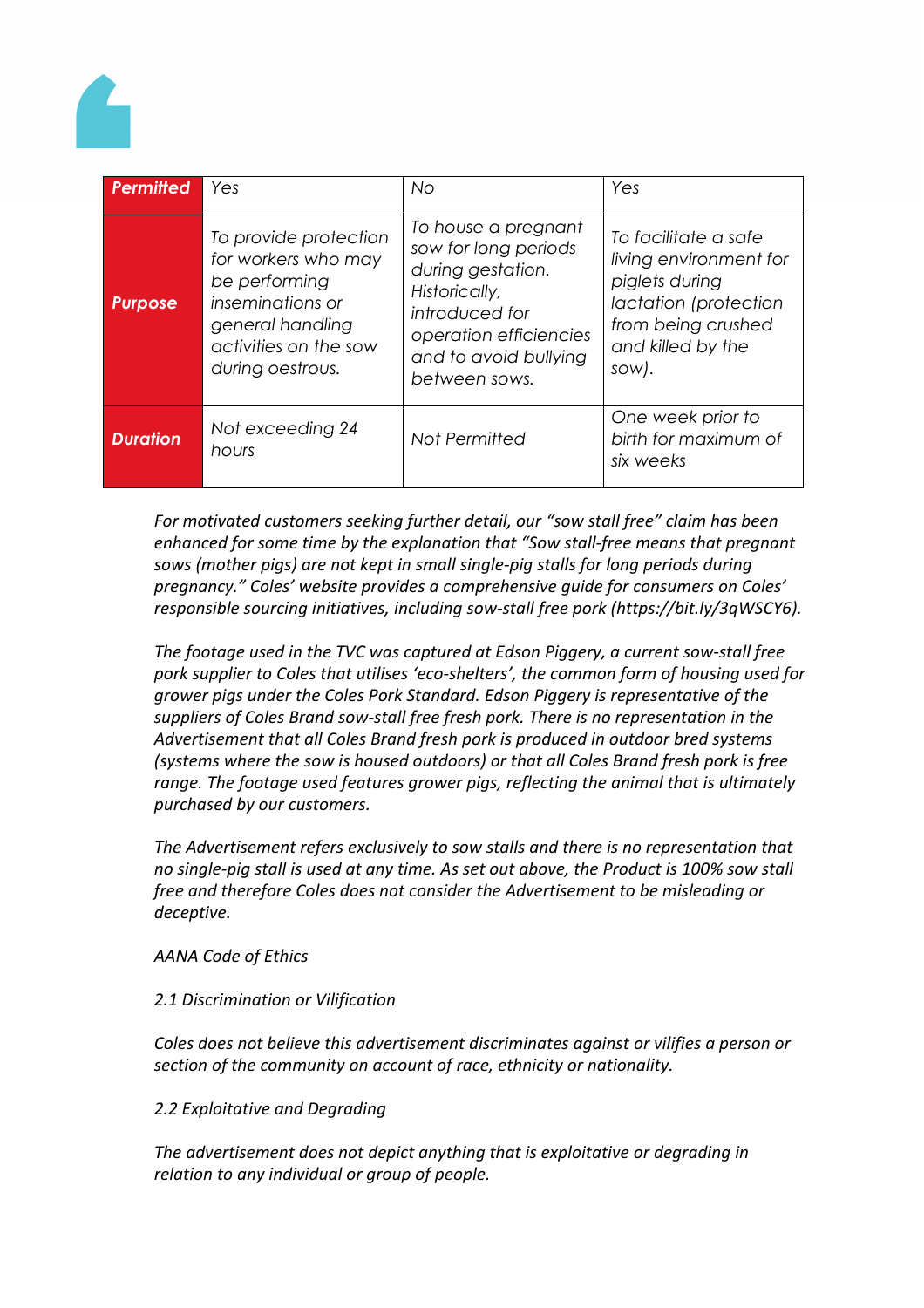

# *2.3 Violence*

*At no time does the Advertisement present or portray violence.*

*2.4 Sex, Sexuality and Nudity*

*Curtis Stone is appropriately dressed and is not portraying or communicating a message of a sexual nature.*

# *2.5 Language*

*The Advertisement uses language appropriate in the circumstances. The Advertisement does not include any strong or obscene language.*

*2.6 Health and Safety*

*The Advertisement does not depict material that is contrary to Prevailing Community Standards on health and safety.*

*2.7 Distinguishable as Advertising*

*The Advertisement is clearly distinguishable as advertising.*

*AANA Code for Advertising and Marketing Communication to Children*

*The advertisement was not aired on any children's programs. A copy of the programs and times Coles booked has been provided.*

## *Conclusion*

*Coles submits that The Advertisement is compliant with all relevant Code requirements and the complaint should be dismissed.*

# **THE DETERMINATION**

The Ad Standards Community Panel (the Panel) considered whether this advertisement breaches the AANA Food and Beverages Advertising and Marketing Communications Code (the Food Code).

The Panel noted the complainants' concerns that:

- the statement Coles pork is 100% sow stall free misleading as:
	- o the sow is still put into a gestation stall for up to 24 hours after mating.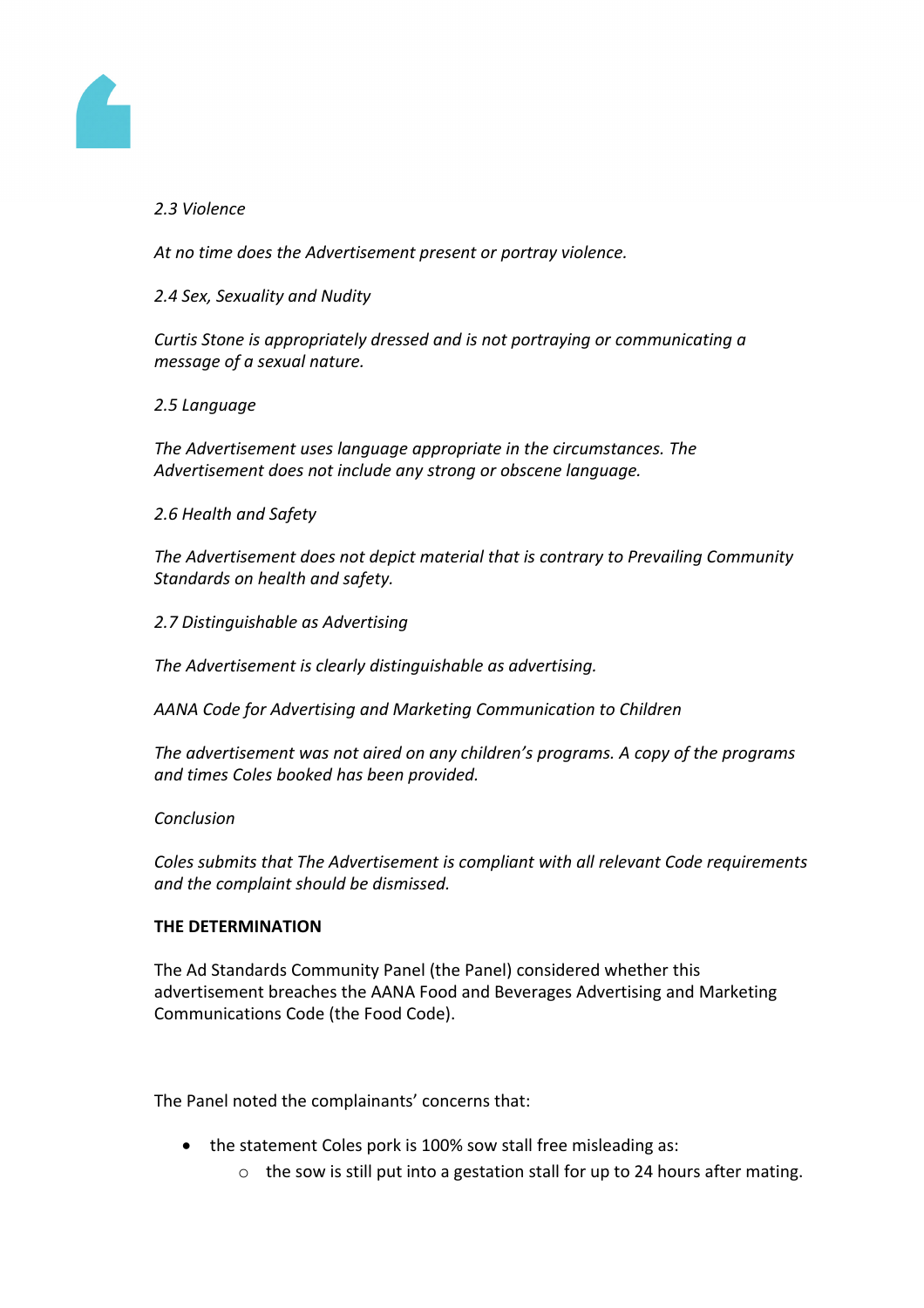

o the sow is moved to a crate 1 week before she gives birth and she can stay in that tiny crate for 6 weeks.

and the average consumer would not know the difference between a gestation sow stall and then a farrowing crate and a regular sow stall

• It implies the products are free range when they are not, especially in the use of farm visuals

The Panel reviewed the advertisement and noted the advertiser's response.

**Section 2.1: Advertising or marketing communications for food ...shall be truthful and honest, shall not be or be designed to be misleading or deceptive or otherwise contravene prevailing community standards, and shall be communicated in a manner appropriate to the level of understanding of the target audience of the Advertising or Marketing Communication with an accurate presentation of all information including any references to nutritional values or health benefits.**

In relation to section 2.1 of the Code the Panel considered the Practice Note to the Food code which provides that

"The Panel will not attempt to apply legal tests in its determination of whether advertisements are truthful and honest, designed to mislead or deceive, or otherwise contravene prevailing community standards in the areas of concern to this Code.

"In testing the requirement that an advertising or marketing communication should not be designed to be misleading or deceptive, or otherwise contravene prevailing community standards, the Panel will consider the advertiser's stated intention, but may also consider, regardless of stated intent, that an advertisement is by design misleading or deceptive, or otherwise contravenes prevailing community standards in particular regard to stated health, nutrition and ingredient components of the food or beverage product."

## **Does the statement '100% sow stall free' imply that the sows are never confined?**

The Panel noted the advertiser response that "All Coles Brand sow-stall free fresh pork must meet the requirements of the Australian Pork Industry Quality Assurance Program Customer Specifications for Coles Supermarkets Australia Pty Ltd (the Coles Pork Standard). The Coles Pork Standard extends above the current pork industry standard in Australia. Suppliers of Coles Brand fresh pork undergo rigorous auditing by independent third-party auditors, AUS-MEAT, to ensure compliance with the Coles Pork Standard. This audit is not merely an assessment at a single point in time, but also a broader assessment of processes, practices and records to ensure compliance."

The Panel also noted the advertiser response that sow stalls are different from mating stations or piglet protection pens.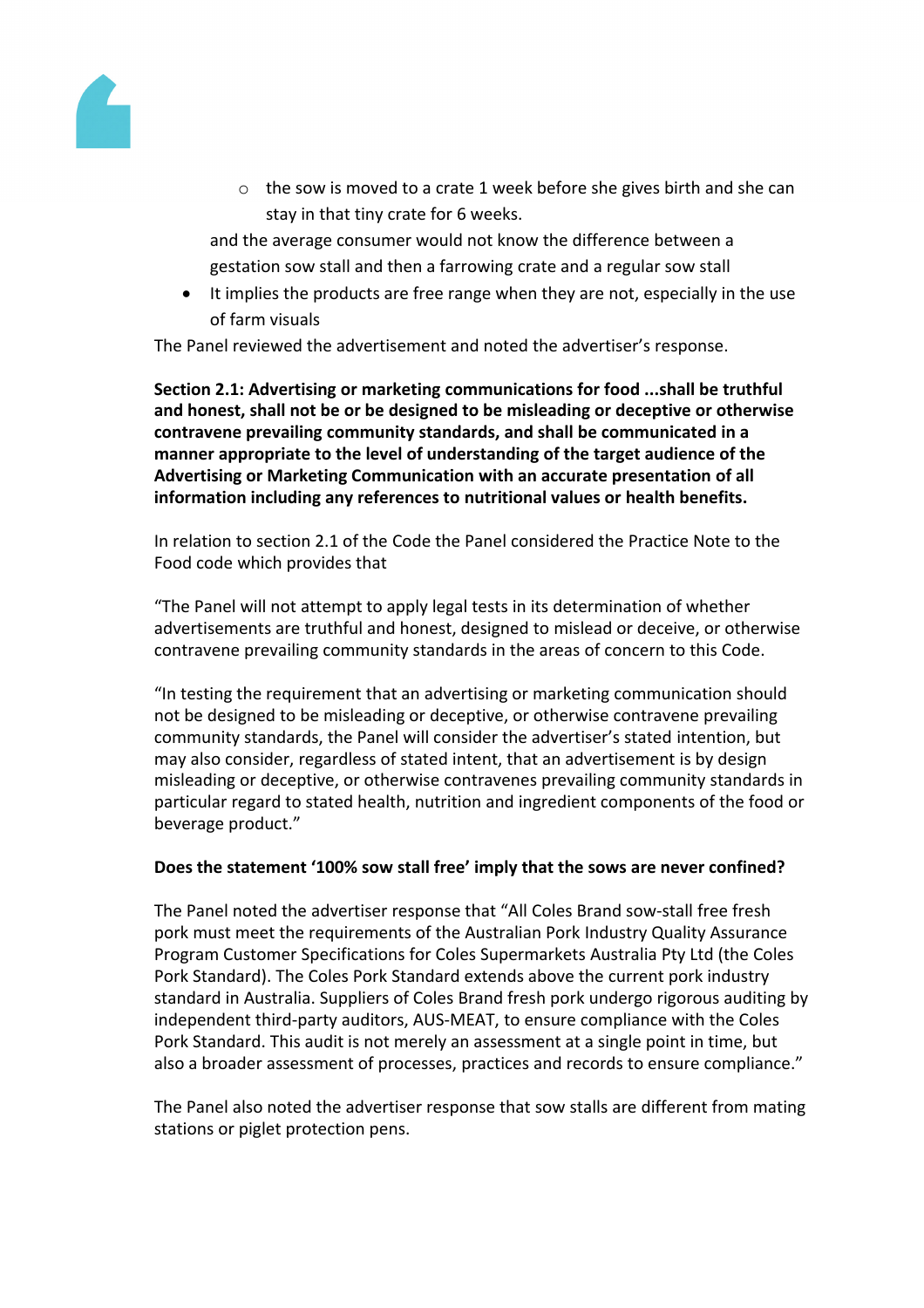ThePanel noted that theRSPCA website provides information on the aning of sowstall free: [https://kb.rspca.org.au/knowledge-base/what-is-the-difference-betwe](https://kb.rspca.org.au/knowledge-base/what-is-the-difference-between-free-range-outdoor-bred-organic-sow-stall-free-rspca-approved/)en[free-range-outdoor-bred-organic-sow-stall-free-rspca-approv](https://kb.rspca.org.au/knowledge-base/what-is-the-difference-between-free-range-outdoor-bred-organic-sow-stall-free-rspca-approved/)ed/

ThePanel noted that theRSPCA definition allows for matistallsto be used for up to five daysand differentiatesbetweensow stalls and arrowing crates. This relevant to the advertiser'sposition.

A minority of the Panel considere that the average consume would not be familiar with the technicaldefinitions of the different sow housing and would considerthe phrase'100% sowstall free' tomeanthat the sows were neverconfined to anytype of stall.

Themajority of the Panebonsidered however, that although thetarget audience may not be familiar withthe technical definitions of sow stall free', mostonsumersare aware that termssuch as thiswould haveparticular criteriawhichwouldneed to be met in orderto be certified. The Panel consider that most members of the community would not interpret the phrase 'sow-stafree' to mean that the pigs were not confined inany wayat anytime.

ThePanel considered that the phrase '100% sow stall freeds clearly in referenceto 100%of the productsmeetingthe criteria tobecalledsow stallfree, and was notan indicationthat the pigs were never confined.

ThePanel considered that most members the community would consider the RSPCA's definitions bee in line with communit standards regarding the treatment of animals, and that the Coles products and these definitions.

ThePanel further notedhat the advertiser published information othe meaning of sow-stall freeon their website andinterestedconsumerscouldfind this information easily.

Overall, the Panel considered that the phrase 9% ow stallfree wasnot misleading or deceptive and didnot otherwise contravene prevailing community and ards. The Paneldeterminedthe advertisement wasommunicatedn amanner appropriateo the level ofunderstanding ofthe target audience.

Does theadvertisement implythat all Coles pork is ree range?

ThePanel noted theadvertiser response that: "Theino representationin the Advertisement that alColes Brandreshpork is produced in outdoor bredsystems (systemswherethe sowis housed outdoors) othat allColesBrandfresh pork isfree range. The footage used features growerpigs, reflecting the animal that is ultimately purchased byour customers."

ThePanel noted that most consume would be aware that unless a product is specifically called 'freeange' that itisunlikely to be free range.ThePanel considered